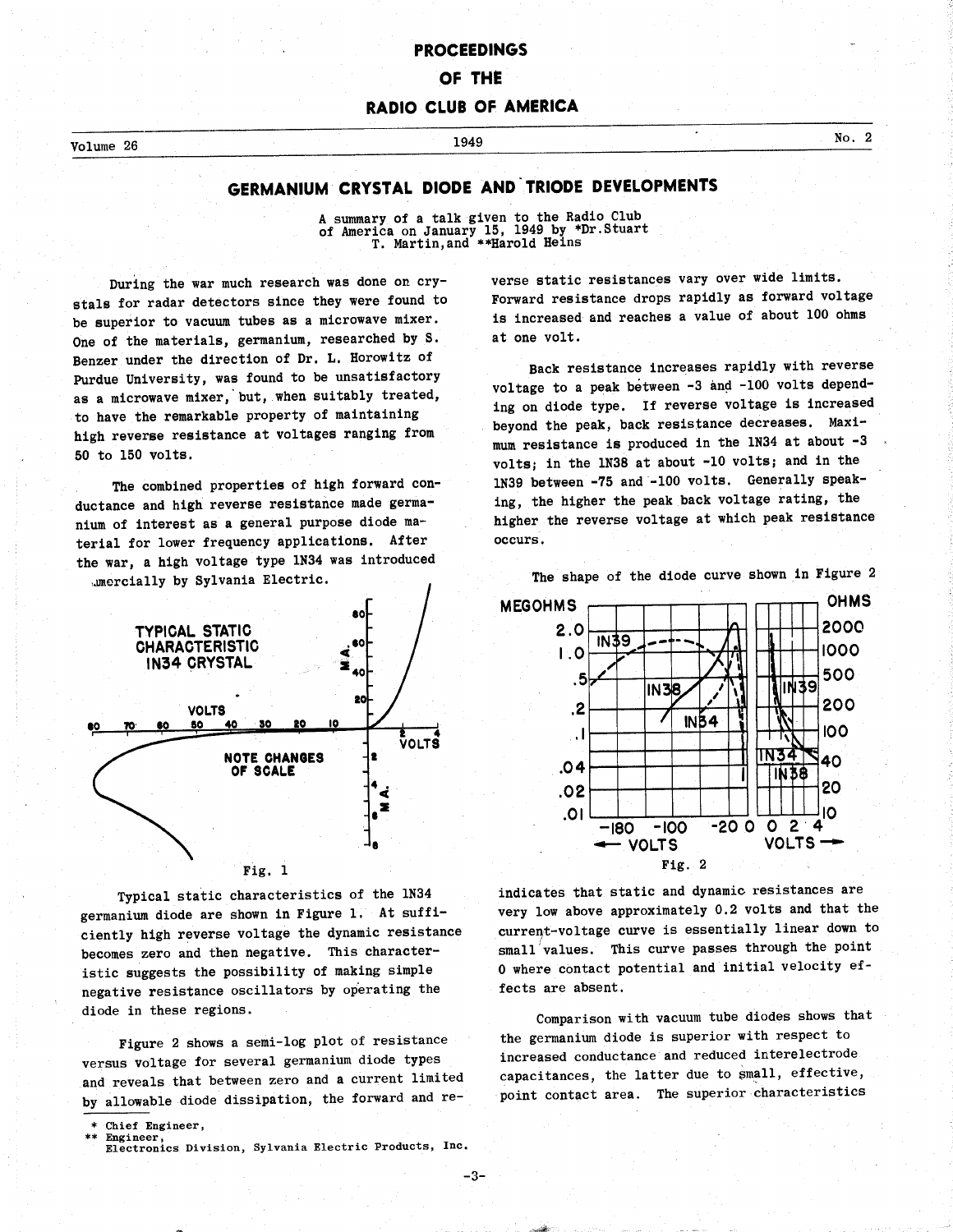of the germanium diode provide greatest benefit in video detection where bandwidth requirements limit load resistance to relatively low values.



Figure 3 shows measured rectification efficiencies with typical values of load resistance. The 1N34 curve of RO = 4700 ohms,  $C = 10$  uuf indicates results obtainable in a typical 4.5 mc video detector for television receivers. Data on the 6AL5 detector, having the same video bandwidth and a load resistor at 3900 ohms is shown for comparison. The much more linear characteristic of the 1N34 in television applications may result in better white and near white values in the received video image.



Figure 4 shows a further comparison between the 1N34 and the 6AL5 on relative frequency response in the 100 to 600 mc region in the same video detector circuit. The 6AL5 shows a definite resonance peak around 450 mc and a sharp drop thereafter while the 1N34 response is flat up to 500 mc.

In common with all semi-conductors, reverse to front resistance of the germanium diode deteriorates with increasing temperature. This is shown

 $-4-$ 

in Figure 5 where variations of forward and reverse currents with temperature are plotted on a semi-log scale. Greatest increase in current or decrease in



resistance occurs at low voltages and, as voltage is increased, current changes become considerably smaller.

Figure 6 (on page 5) shows three 1N34 germanium diodes in a conventional d-c restorer-sync separator arrangement for television receivers. Use of the germanium diodes shown in the d-c restorer CR1 improves operation by providing a more secure clamp at the blanking level due to higher diode conductance. This reduces the tendency toward shift in black level toward white when video content is dark, In this service germanium diode life tests at 100 volts on a 15% duty cycle have shown no deterioration or failure after 3600 hours.



Figure 7 shows a typical application of a multiposition switching diode network in the computer field. Each of sixteen possible combinations of the input switch settings selects one particular output channel. This type of matrix has been expanded to sixty-four channels with a switching rate from channel to channel corresponding to 1 mc.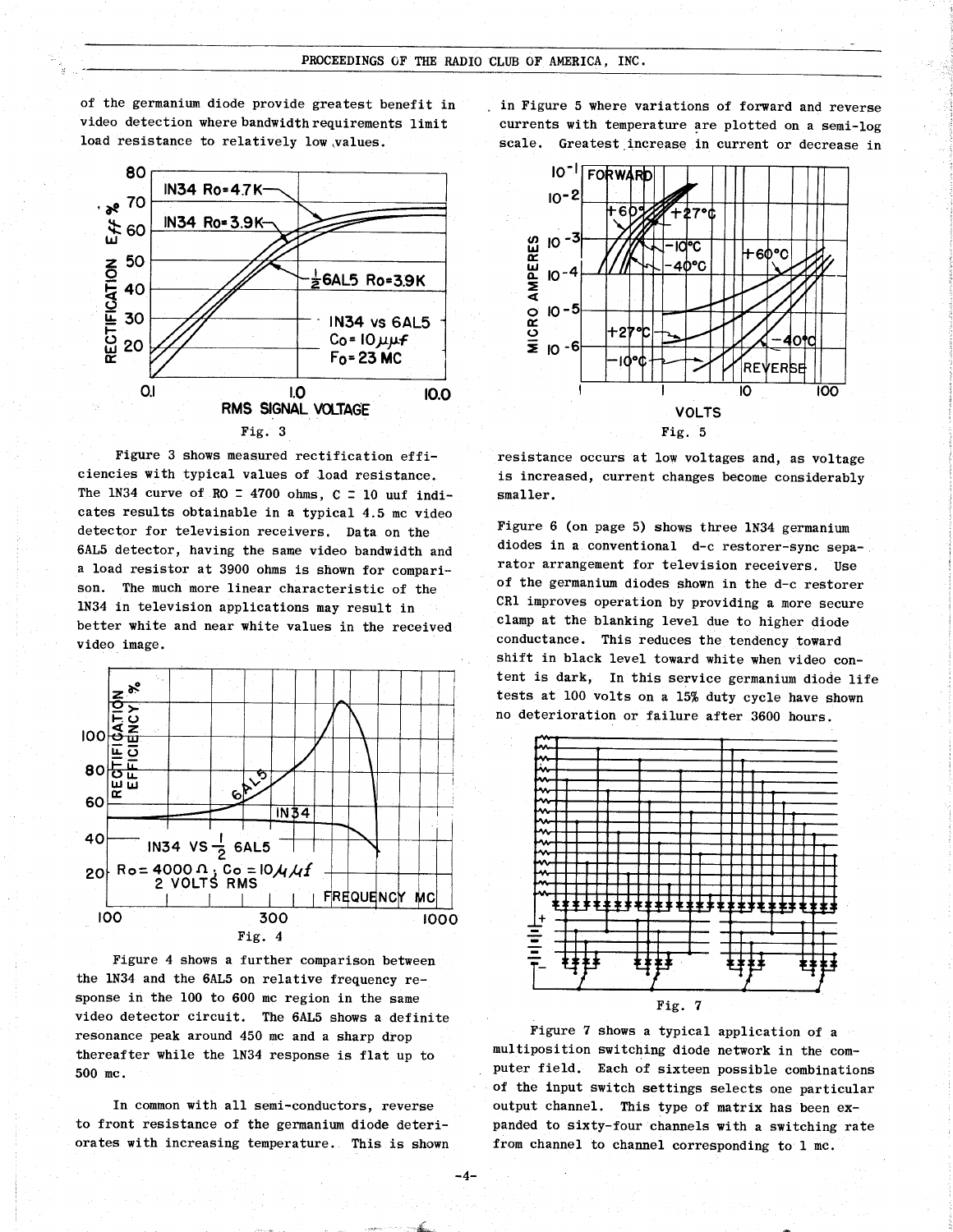PROCEEDINGS OF THE RADIO CLUB OF AMERICA, INC.



GERMANIUM DIODE DC RESTORER AND SYNC SEPARATOR

## Typical Values

R1 Grid Resistor - 100K R2 Restorer load resistor - 1 Meg. R3 Isolating resistor - 10 K R4 Video load resistor - 3.3 K R5 Sync load resistor - 5.6 K R6 Sync load resistor - 6.8 K R7 Sync bias resistor - 220 K R8 Sync bias resistor - 100 K R9 Damping resistor - 22 K Ll Peaking inductor - 200 uh L2 Peaking inductor - 95 uh Cl Coupling capacitor - .05 uf C2 Coupling capacitor - .05 uf C3 Sync bias capacitor - .01 uf to 1 uf. See note. C4 Sync bias capacitor - .01 uf to 1 uf. See note. CR1 Sylvania 1N38 germanium diode - restorer diode. CR2, CR3 Sylvania 1N34 germanium diodes - separator diodes. Video amplifier tube 6V6GT.

Note: larger values of C3 and C4 increases sync amplitude but may introduce low frequency jitter or picture bounce. These capacitors should be as large as possible consistent with stability.

With 40 volt peak composite video signal at plate of last video amplifier, sync amplitude 5.2 volts at input of sync amplifier. Video leakage less than 1% at 10 volt input level, and essentially zero at higher levels. Sync pulse rise time and pulse shape unaffected by separator action.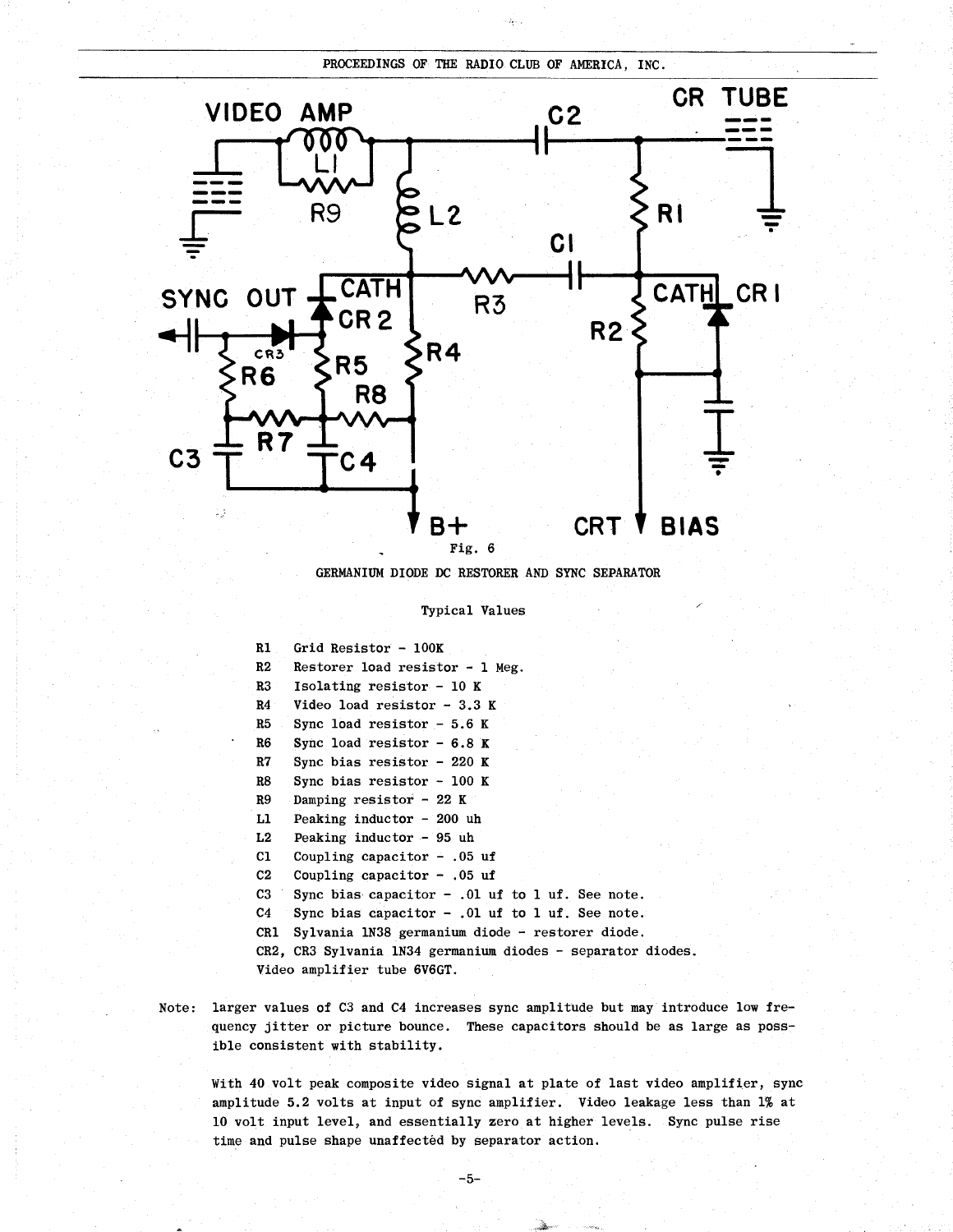## PROCEEDINGS OF THE RADIO CLUB OF AMERICA, INC.

|               |          |     |        |     |           |                                           |           | PROCEEDINGS OF THE RADIO CLUB OF AMERICA, INC.        |
|---------------|----------|-----|--------|-----|-----------|-------------------------------------------|-----------|-------------------------------------------------------|
| <b>TYPE</b>   |          |     |        |     |           | <b>IN54 IN55 IN56 IN57 IN58 IN59 IN60</b> |           | "Interaction" or power amplification is<br>stability. |
| $I_F$ $V$     | 5.0      | 3.0 | 15.0   |     | 3.6   5.0 |                                           | 3.0   5.0 | a function of the whisker contact separation.         |
| $IR - IOV$    | .01      |     |        |     |           |                                           |           | $E_{\rm E}$                                           |
| $IR - 20V$    | <u>—</u> |     |        |     |           |                                           | 0.4       | <b>COLLECTOR</b><br><b>EMITTER</b>                    |
| $1R - 30V$    |          |     | 0,3    |     |           |                                           |           |                                                       |
| $IR - 75V$    |          |     |        | 0.3 |           |                                           |           | $\div$                                                |
| $I_R - 100^V$ |          | 0.3 |        |     | 0.8       | ---                                       |           |                                                       |
| $I_R - 150V$  |          | 0.8 |        |     |           |                                           |           |                                                       |
| $I_R - 250V$  |          |     |        |     |           | 0.8                                       |           |                                                       |
| IPEAK         | 50       | 150 | 40     | 100 | 115       | 275                                       | 60        | Fig. 10                                               |
|               |          |     | Fig. 8 |     |           |                                           |           | Figure 10 shows the crystal amplifier as a cir-       |

Figure 8 shows the characteristics of some of the newer types of standardized germanium diodes which have resulted from demand for a wide variety of applications. Many other types are being developed for special applications requiring a wide range of rated voltage and back resistance.

### \*Germanium Triodes

The germanium triode consists merely of a germanium diode with an additional catwhisker or contact on the germanium block. With the application of suitable applied potentials a change of value in one contact will modify current flow in the other contact, resulting in power amplification.

Actually the crystal amplifier is an exceedingly complex device involving many mechanical, chemical, physical and electrical problems. Theoretical explanation of the phenomenon underlying action of the device is in the province of the competent mathematical physicist who is well versed in present theories of the physics of the solid-state.



Fig. 9

Construction of a model crystal amplifier is shown in Figure 9. The two whisker contacts with a separation of one or two mils, are fitted with springs to provide contact pressure and mechanical \*Transistors



Figure 10 shows the crystal amplifier as a circuit element. The input electrode, called the "emitter" is made a few tenths of a volt positive with respect to the germanium while the output or "collector" electrode is made from 10 to 50 volts negative. Currents drawn by the emitter range from a fraction to several ma. and flows in a manner normal for a positive anode in a diode.

Collector currents range from 1 to 4 ma. and flow in the opposite direction to emitter currents. They are a function of the collector voltage with various emitter potentials as a parameter. Characteristic curves are obtained which roughly resemble those of a conventional triode with a positive grid.

The outstanding characteristic of the germanium triode is that it functions only with a positive input potential, and, in contrast to vacuum tube triodes, draws power from the signal source. Input impedance is in the order of several hundred ohms while output impedance ranges from 10,000 to 30,000 ohms. Also in contrast to the thermionic triode, the germanium triode functions with a positive input and a negative output electrode.



Characteristics of a typical crystal triode are shown in Figure 11. Collector current  $I_c$  and

-6-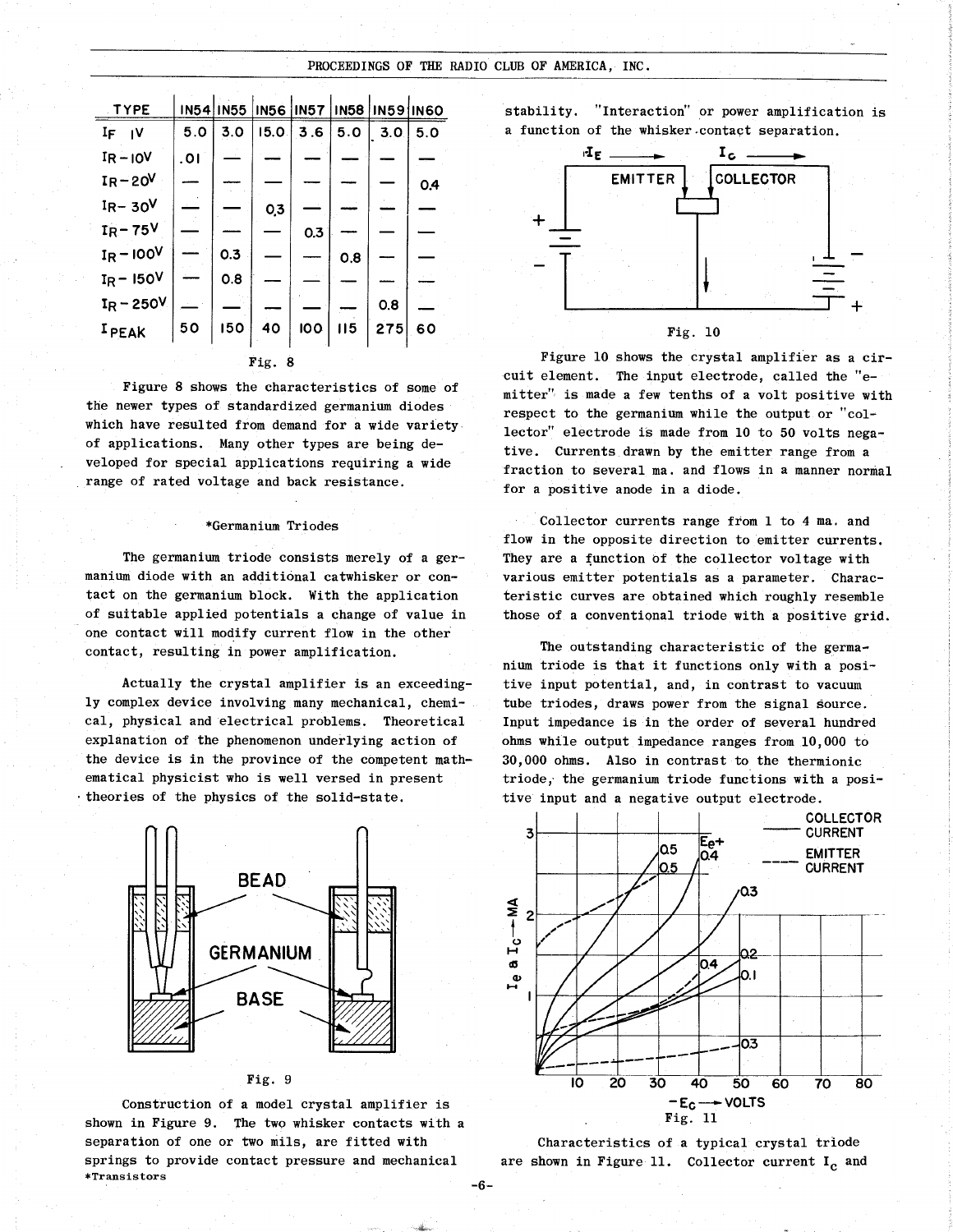and emitter current  $I<sub>e</sub>$  are plotted against collector voltage  $-E_c$  with emitter potential  $-E_e$  as an independent parameter. Emitter current curves are shown dotted. At an operating point of  $E_C = -30$ volts and  $E_e = -0.5v$ ., the computed transconductance is approximately 7000 micromhos and the amplification factor approximately 75.

It must not be assumed that the characteristics are symmetrical with respect to the input and output electrodes. In general they are far from symmetrical due to the differences in electrical treatments usually required to optimize power gain.

In contrast with vacuum tube triodes there is no phase change in the input voltage with respect to the input signal. A positive going signal input produces a positive going output voltage which is important in connection with self biasing arrangements. For instance a resistance in the branch of the circuit common to both emitter and collector produces regeneration.

Crystal amplifiers, generally speaking, cannot be completely cut off with respect to output current. Plate current can be cut off in a vacuum tube triode when sufficient bias is used but in crystals collector current bottoms sharply on the normal inverse diode characteristic. Occasionally a crystal unit may be found which operates best close to zero input bias. This indicates control with slightly negative emitter potentials, but even then collector current bottoms sharply and overdrive causes clipping.

|  |  |  |  | $V$ $V$ $M$ $M$ $M$ $V$ $M$ $M$ $N$ $U$ $G_V$ $G_T$ $G_T$ $D$ $B$ $M$ | G <sub>D</sub> | $P_{o}$ |
|--|--|--|--|-----------------------------------------------------------------------|----------------|---------|
|  |  |  |  | 35   50   4.0   8   03   12   11   1.4   47   1.17   17.5   1.8       |                |         |
|  |  |  |  | 28.48 3.6 8.15 65 65 69.15 65 65 65 89.16.8 43                        |                |         |
|  |  |  |  | 27 51 4.2 1.5 30 1.35 12 11.9 39.5 81 15.1 11.8                       |                |         |
|  |  |  |  |                                                                       |                |         |

G<sub>V</sub> = VOLTAGE GAIN  $G_T$  = CURRENT GAIN Gp \* POWER GAIN Fig. 12

Typical dynamic operating data taken on the unit described above are summarized in the table in Figure 12, showing current gain in the order of .8 to 1.2. High power gains are still feasible even though current gains are low.

 $-7-$ 

Power output of transistors or germanium triodes has been stated by the Bell Telephone

Laboratories to be 25 mw, but our experience indicates that this value is not compatible with power gains of the order of 15 db or more. By optimizing the load, bias and driving power it is possible to realize 25 mw but gain will be down. The table in Figure 13 summarizes the data on one of the highest gain amplifiers obtained by Sylvania to date.

| $-E_C  E_E   I_C   I_E   E_S   I_S   E_L  $                         |  |  |  |                                                                    | $ G_{p} P_{Q}$ |  |  |
|---------------------------------------------------------------------|--|--|--|--------------------------------------------------------------------|----------------|--|--|
| V                                                                   |  |  |  | V $MA  MA V$ $MA V$ $G_V  G_I DB$ MW                               |                |  |  |
|                                                                     |  |  |  | 29   1.6   3.3   1.6   .01   .19   4.5   450   1.47   28.4   1.18  |                |  |  |
| 31.5   1.5   3.2   1.5   .02   .36   7.8   390   1.39   27.4   3.55 |  |  |  |                                                                    |                |  |  |
|                                                                     |  |  |  | $-33$   I.5 $ 3.3 $ I.5 $ .05 $ .75 $ 14.7 295 $ I.26 $ 25.7 12.8$ |                |  |  |
|                                                                     |  |  |  | 45   1.0   2.7   1.0   .10   .95   18.0   180   1.15   23.2   19.0 |                |  |  |
|                                                                     |  |  |  |                                                                    |                |  |  |

$$
R_{L} = 17 K \Omega
$$
 Fig. 13

The germanium used in diodes and triodes is one of a class of materials known as semi-conductors. These materials all have lattice imperfections required for efficient rectification: In copper oxide rectifiers lattice imperfections arise from a stoichiometric defficiency of copper in the lattice produced by appropriate heat treatment. Not so well known is the fact that the oxide -cathode is also a semi-conductor with lattice imperfections due to an excess of barium atoms in the crystal structure.

MW treatment is given to enhance surface layer pro-In germanium diodes lattice imperfections are artificially introduced into the lattice by adding a slight trace of a suitable donor with appropriate valence. In the triode an additional surface perties. Both diodes and triodes receive an electroforming treatment which is probably related to the electroforming of copper oxide rectifiers and oxide cathodes.

> Treatment of germanium diodes is adjusted to produce the highest possible inverse resistance and peak back voltage, consistant with low forward resistance. In the triode it is usually necessary to adjust the electrical treatment, or pulsing, to reduce inverse impedance to reasonable values for optimum power gain.

> Although we have seen a tendency of some crystals to progressively deteriorate, our experience with diodes and triodes leads us to believe that increased life, stability and uniformity will result from further research and development. triode is somewhat noisier than vacuum tube